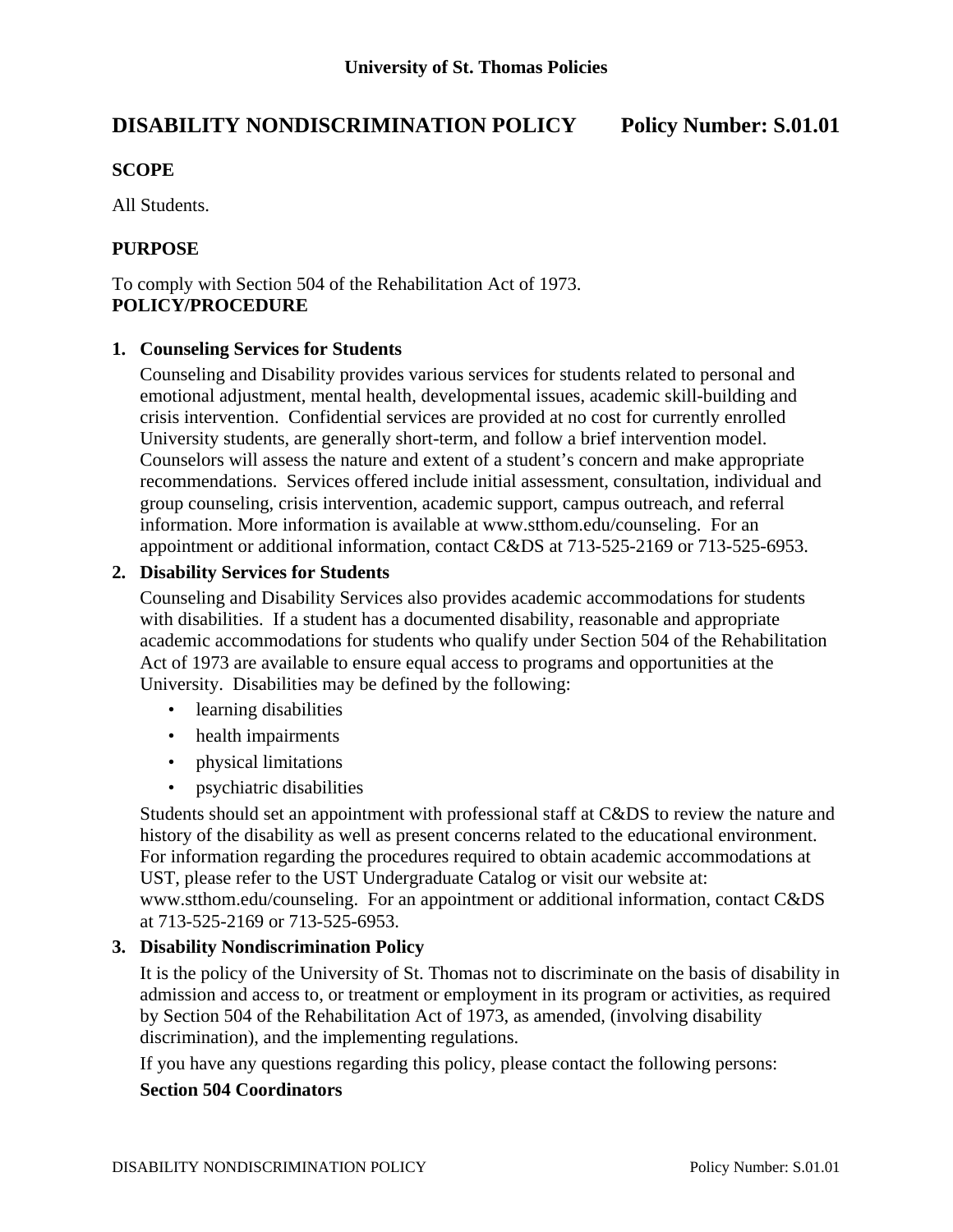# **University of St. Thomas Policies**

Primary for Students: Executive Director of Counseling and Disability Services (713) 525- 3162

Primary for Faculty and Staff Employees: Associate Vice President for Administrative Services (713) 525-3813

Secondary for Students: Vice President for Student Affairs (713) 525-3570

Secondary for Faculty and Staff Employees: Vice President for Finance (713) 525-6960

University of St. Thomas 3800 Montrose Boulevard Houston, Texas, 77006

If you believe you may have been discriminated against in violation of this policy, please immediately contact the Section 504 Coordinators, the Office of Human Resources or the Office of Student Affairs for a copy of the University's Discrimination Grievance Procedures.

# **4. Discrimination Grievance Procedures**

The University of St. Thomas has adopted an internal grievance procedure providing for the prompt and equitable resolution of complaints alleging any action prohibited by Section 504 of the Rehabilitation Act of 1973, as amended (involving disability discrimination). Information will be kept confidential to the extent possible. The Section 504 Coordinators will maintain the files and records related to all complaints filed, the written findings, and resolutions. The Executive Director of Counseling and Disability Services will maintain files and records for students; the Associate Vice President for Administrative Services will maintain files and records for faculty and staff employees. Federal law strictly prohibits any retaliation against a person who exercises the right to file a complaint of discrimination. Retaliation is prohibited whether or not the complainant prevails with the complaint. Charges of retaliation shall be treated as separate and distinct from the original complaint of discrimination and may be filed utilizing this grievance procedure.

# **5. Complaints**

- **a. Disability Discrimination of Students.** Complaints by students involving disability discrimination should be filed with the Section 504 Coordinator. The Section 504 Coordinator for students is the Executive Director of Counseling and Disability Services. Location: Office of Counseling and Disability Services, Crooker Center, second floor. Telephone: (713) 525-3162
- **b. Disability Discrimination of Faculty and Staff Employees.** All disability discrimination complaints by faculty or staff employees should be filed with the Associate Vice President for Administrative Services.

 Location: T.P. O'Rourke Hall, first floor Telephone: (713) 525-3813

- **c. Discrimination Grievance Officers.** The persons designated above to receive complaints under these procedures shall be referred to as Discrimination Grievance Officers. If the designated Grievance Officer is the accused party, the complaint may be filed with the other Grievance Officer or the Vice President for Student Affairs (for students) or the Vice President for Finance (for faculty and staff employees).
- **d. Complaints by Mail.** Complaints may also be mailed to the appropriate Discrimination Grievance Officer at the following address: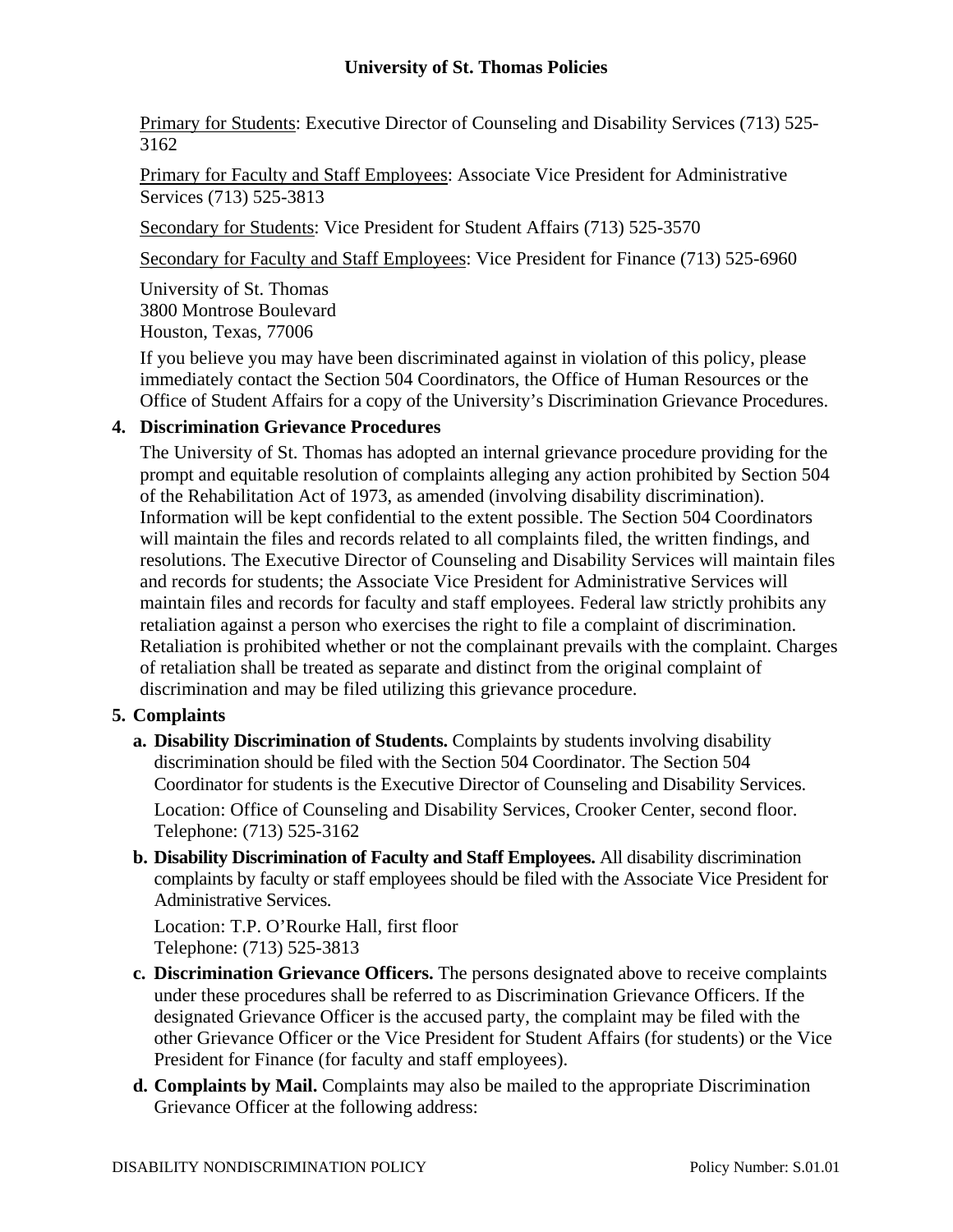University of St. Thomas 3800 Montrose Boulevard Houston, TX 77006

The complaint and its envelope should be marked "Confidential."

# **6. Procedure for Complaints**

- **a. Contents of Complaint.** Complaints must be filed in writing with the Discrimination Grievance Officer and must contain:
	- 1) Name and address of the person making the complaint ("Complainant").
	- 2) A brief description of the alleged discriminatory action or actions.
	- 3) The date or dates of the alleged discriminatory actions.
	- 4) The person or persons alleged to have engaged in the discriminatory action or actions.
- **b**. **Deadline for Filing the Complaint.** The complaint must be filed with the appropriate Discrimination Grievance Officer within 30 days after the Complainant becomes aware of the alleged discrimination. (Processing of allegations of discrimination that occurred before this grievance procedure was in place will be considered on a case-by-case basis, or under other appropriate grievance procedures.)
- **c. Informal Resolution.** The Grievance Officer will notify the appropriate Vice President of the complaint, if deemed necessary. If the accusing individual is a student, the Executive Director of Counseling and Disability Services will address the complaint. If the accusing individual is a faculty or staff employee, then the Associate Vice President for Administrative Services will address the complaint.

 The Grievance Officer shall determine whether the matter may be promptly resolved informally (for example, when the complaint arises from miscommunication between the parties, or when the accused party admits wrongdoing and agrees to take appropriate corrective action). Informal resolution will be attempted as soon as possible and need not wait for the written response of the accused party, unless deemed appropriate by the Grievance Officer. If the Associate Vice President for Administrative Services is the accused party, the Complainant will contact the Vice President for Finance instead of the Associate Vice President for Administrative Services. If the Executive Director of Counseling and Disability Services is the accused party, the Complainant will contact the Vice President for Student Affairs instead of the Executive Director of Counseling and Disability Services. If the area Vice President is the accused party, the Grievance Officer will contact the President instead of the Vice President.

- **d. Response.** The accused party will be provided a copy of the complaint and will provide the Grievance Officer a written response within five business days after receiving a copy of the complaint. The Grievance Officer may waive the requirement for a written response if the matter has been informally resolved.
- **e. Investigation.** If it appears that the matter cannot be informally resolved, the Grievance Officer will proceed with the investigation. The investigation may be informal, but shall be impartial and as thorough as appropriate under the circumstances. The Complainant and the accused party shall be given an opportunity to submit evidence relevant to the filed complaint. The Grievance Officer may also interview persons who the officer believes may have knowledge bearing on the matter and may require the Complainant or accused party to provide additional documentation, information or evidence that the officer deems